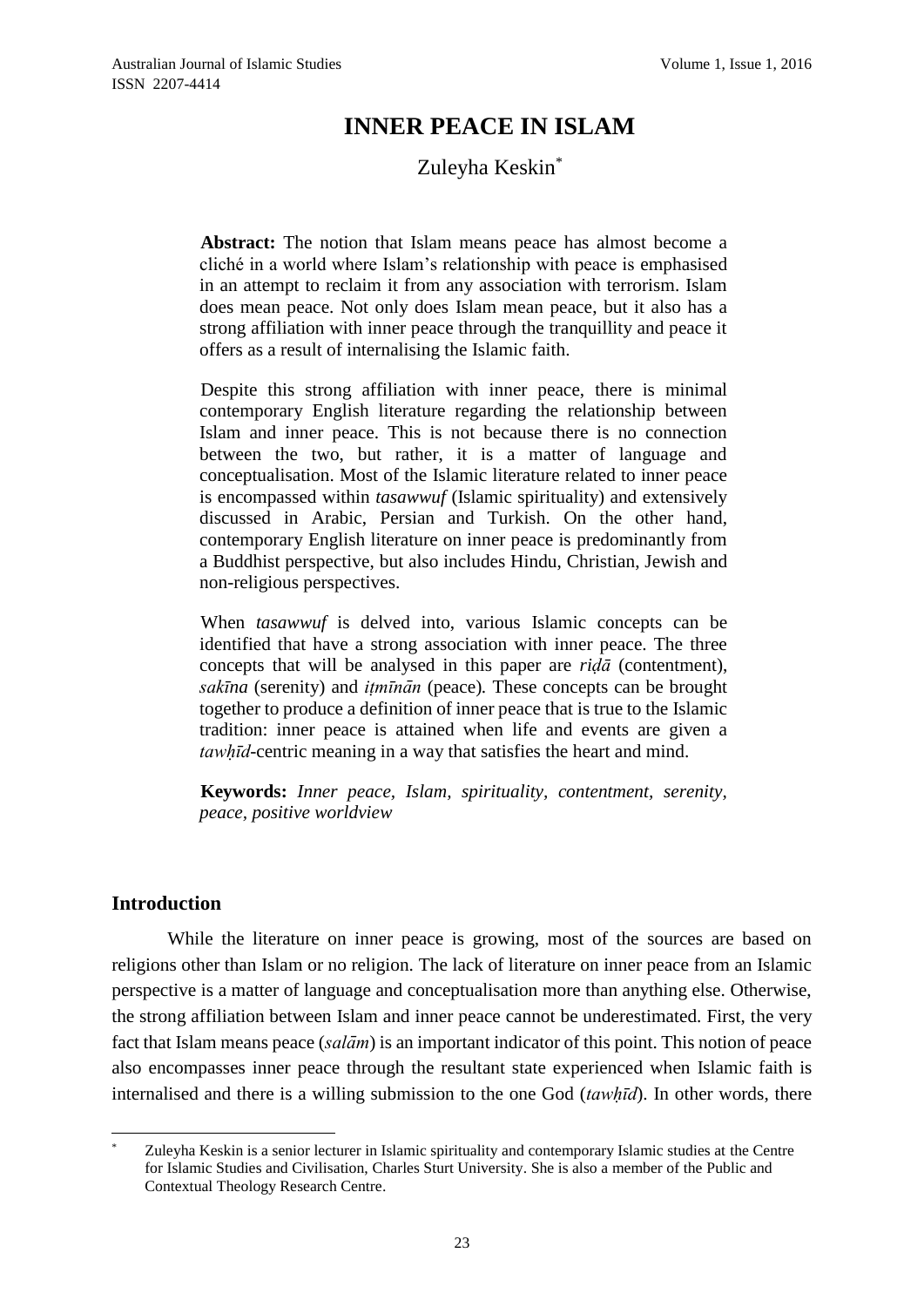are strong ties between Islam and inner peace, linguistically and spiritually to say the least. Acknowledging that one of God's names is *al-Salām* (the Source of Peace) is another significant indicator. There are also many Qur'anic verses and *hadīth* that discuss peace (*salām*) in a way where inner peace is central to their meaning.

Second, most Islamic literature is in Arabic, Turkish and Persian. There are various Islamic concepts that have been written about, particularly from a *tasawwuf* (Islamic spirituality) perspective that have strong affiliations with inner peace. Three concepts that have a direct affiliation with inner peace are: *riḍā* (contentment), *sakīna* (serenity) and *itmīnān* (peace). When these three concepts are analysed and synthesised, a definition of inner peace emerges that is true to the Islamic tradition: inner peace is attained when life and events are given a *tawhị̄d*-centric meaning in a way that satisfies the heart and mind. At the core of this definition is the unique *tawhị̄d*-centric worldview offered by Islam that affects the understanding of God, the self and the universe.

#### **Literature on Inner Peace**

Since inner peace is a state desired by the natural human disposition, there is a vast pool of literature available on the topic of inner peace; attaining inner peace has become the ambition of both the religious and irreligious. When scanning the literature on inner peace, it becomes evident that most of the literature on this topic has been written from the Buddhist and Hindu perspectives. Considering Buddhism and Hinduism are Eastern religions, the number of books written in a style that appeals to a Western audience is impressive to say the least.

One example of such a book is *Inner Peace, World Peace: Essays on Buddhism and Nonviolence*, <sup>1</sup> a compilation of essays that highlights the teachings and principles of Buddhism on the topic of peace. Ultimately, inner peace is achieved through detaching the self from the material world, according to Kenneth Kraft (b. 1949).<sup>2</sup> Due to the strong and supported association between Buddhism and peace, as contended in this book, inner peace books that are based on Buddhist teachings have become very popular. The promotion of a state of inner peace by well-known Buddhist religious leaders, such as the Dalai Lama, have also played a key role in reinforcing the association between Buddhism and inner peace. The Dalai Lama not only talks about inner peace in many of his speeches, but his words have filled the content for a number of books. *The Art of Happiness*<sup>3</sup> is such an example, a best seller written in collaboration with Howard Cutler; 1.5 million copies have been sold in the US alone and the book remained on the *New York Times* bestseller list for almost two years.<sup>4</sup> The Dalai Lama's comments are often generic and light, engaging people from different backgrounds. The book's website describes the book to have a rational approach that can be practiced by individuals

 $\mathbf{1}$ <sup>1</sup> Kenneth Kraft, ed., *Inner Peace*, *World Peace: Essays on Buddhism and Nonviolence* (Albany: State University of New York Press, 1992).

<sup>&</sup>lt;sup>2</sup><br>
2 Kenneth Kraft is a professor of religious studies at Lehigh University, Pennsylvania.<br>
<sup>3</sup> Delai Lame and Housed C. Cutler. The Art of Hanningse: A Handbook for Living (N

<sup>3</sup> Dalai Lama and Howard C. Cutler, *The Art of Happiness: A Handbook for Living* (New York: Riverhead, 1998).

<sup>4</sup> http://www.theartofhappiness.com/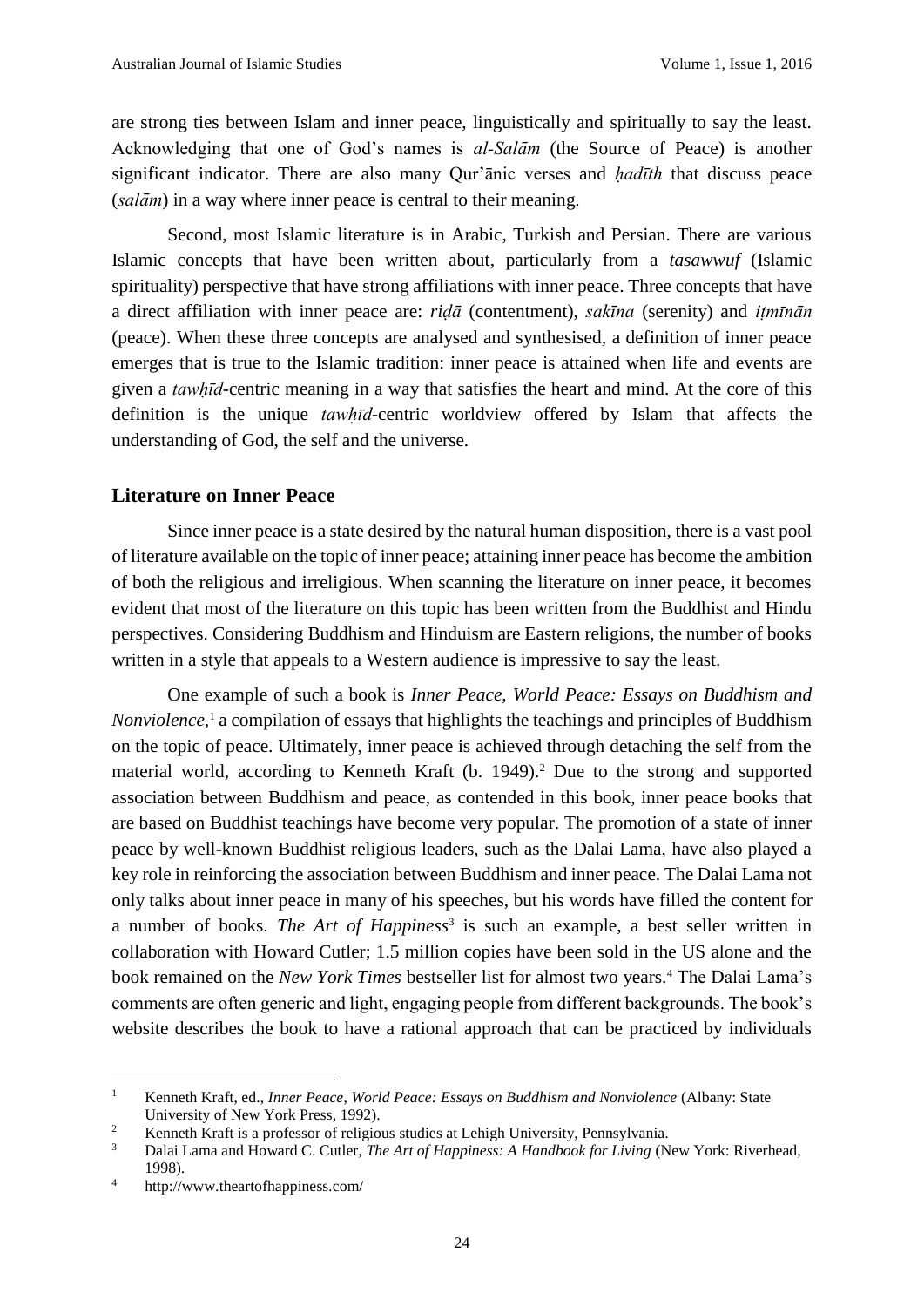from any background, tradition or religion.<sup>5</sup> Comments or reflections like, "The basis for inner peace is love and compassion"<sup>6</sup> are common. Due to the inclusive language, the book is made relevant to everyone.

Sri Chinmoy (d. 2007) is another example of a religious leader who uses inclusive language. Chinmoy, who draws upon Hindu principles, is claimed to have written over 1,500 books, according to his followers.<sup>7</sup> The books have wide appeal as Chinmoy states all religions are divine and therefore embrace people of all faiths. Chinmoy has written on topics such as *The Inner Promise: Paths to Self Perfection*<sup>8</sup> and *The Wings of Joy: Finding your Path to Inner*  Peace<sup>9</sup>. His key message is that inner peace is achieved through self-realisation, and selfrealisation is God-realisation, "for God is nothing other than the Divinity that is deep inside each one of us."<sup>10</sup> Chinmoy's approach is also practical as he emphasises meditation as a means for inner peace. $11$ 

Books have also been written from faith perspectives other than Buddhism and Hinduism. Father Gerard Dowling<sup>12</sup> (b. 1932) draws on insights from the Bible and teachings of Jesus in his book titled *Achieving Inner Peace*. <sup>13</sup> The book is written for "people suffering from scruples, whose lives were daily tormented by excessive feelings of guilt and worries about committing sin."<sup>14</sup> *Pathways to Inner Peace*<sup>15</sup> is another book written by a Christian author, Reverend James Webb.<sup>16</sup> However, the book is described as not being based on one religious practice and suitable for people of all religious and philosophical beliefs. Webb explains how one needs to learn to freely receive the pleasures that God endowed so one can live without guilt, fearful expectations or self-destructive patterns.<sup>17</sup>

Personal Kabbalah: 32 Paths to Inner Peace and Life Purpose,<sup>18</sup> written by Penny Cohen, $19$  is a book that focuses on the teachings of the Kabbalah, the mystical aspect of Rabbinic Judaism. Cohen explains that life is filled with universal energies that flow at different rates and intensities. When these energies are channelled, it leads to the experiencing of inner peace and passion to fulfil the Divine purpose.<sup>20</sup> Then there is the book titled *Creating Peace* 

 $\overline{a}$ 

<sup>5</sup> Ibid.

<sup>6</sup> Rajiv Mehrotra, *All You Ever Wanted to Know from His Holiness the Dalai Lama on Happiness, Life, Living, and Much More: Conversations with Rajiv Mehrotra* (Carlsbad, Calif: Hay House, 2008), 48.

<sup>7</sup> http://au.srichinmoycentre.org/resource/chinmoy\_books

<sup>8</sup> Sri Chinmoy, *The Inner Promise: Paths to Self Perfection* (New York: Simon and Schuster, 1974)*.*<br><sup>9</sup> Sri Chimnoy, *The Winnes of Law Finding your Path to Juner Pegee (New York: Fineside Poel: 100)* 

<sup>&</sup>lt;sup>9</sup> Sri Chimnoy, *The Wings of Joy: Finding your Path to Inner Peace* (New York: Fireside Book, 1997).

<sup>10</sup> Chimnoy, *The Wings of Joy*, 13.

Ibid.

<sup>&</sup>lt;sup>12</sup> Father Gerard Dowling is an Australian Catholic priest and radio personality.<br>  $\frac{13}{2}$  Gerard Dowling *Aghiming Imag Bagge* (NSW: St Doule Dublications, 2008).

<sup>&</sup>lt;sup>13</sup> Gerard Dowling, *Achieving Inner Peace* (NSW: St Pauls Publications, 2008).

<sup>&</sup>lt;sup>14</sup> Ibid, back cover.<br><sup>15</sup> Iamos Wabb, *Pat* 

<sup>15</sup> James Webb, *Pathways to Inner Peace: Life-Saving Processes for Healing Heart-Mind-Soul* (Virginia: Prism Pub., 1999).

<sup>&</sup>lt;sup>16</sup> Rev. Jim Webb is an ordained interfaith minister.<br> $\frac{17}{10}$  Webb *Rethugus to Imam Bagge* had agrees

<sup>&</sup>lt;sup>17</sup> Webb, *Pathways to Inner Peace*, back cover.<br><sup>18</sup> Penny Coben, *Personal Kabbalah,* <sup>22</sup> *Patha* 

<sup>18</sup> Penny Cohen, *Personal Kabbalah: 32 Paths to Inner Peace and Life Purpose* (New York: Stirling Publishing, 2005).

<sup>&</sup>lt;sup>19</sup> Penny Cohen is an author and clinical social worker/therapist.

<sup>20</sup> Cohen, *Personal Kabbalah*, 9.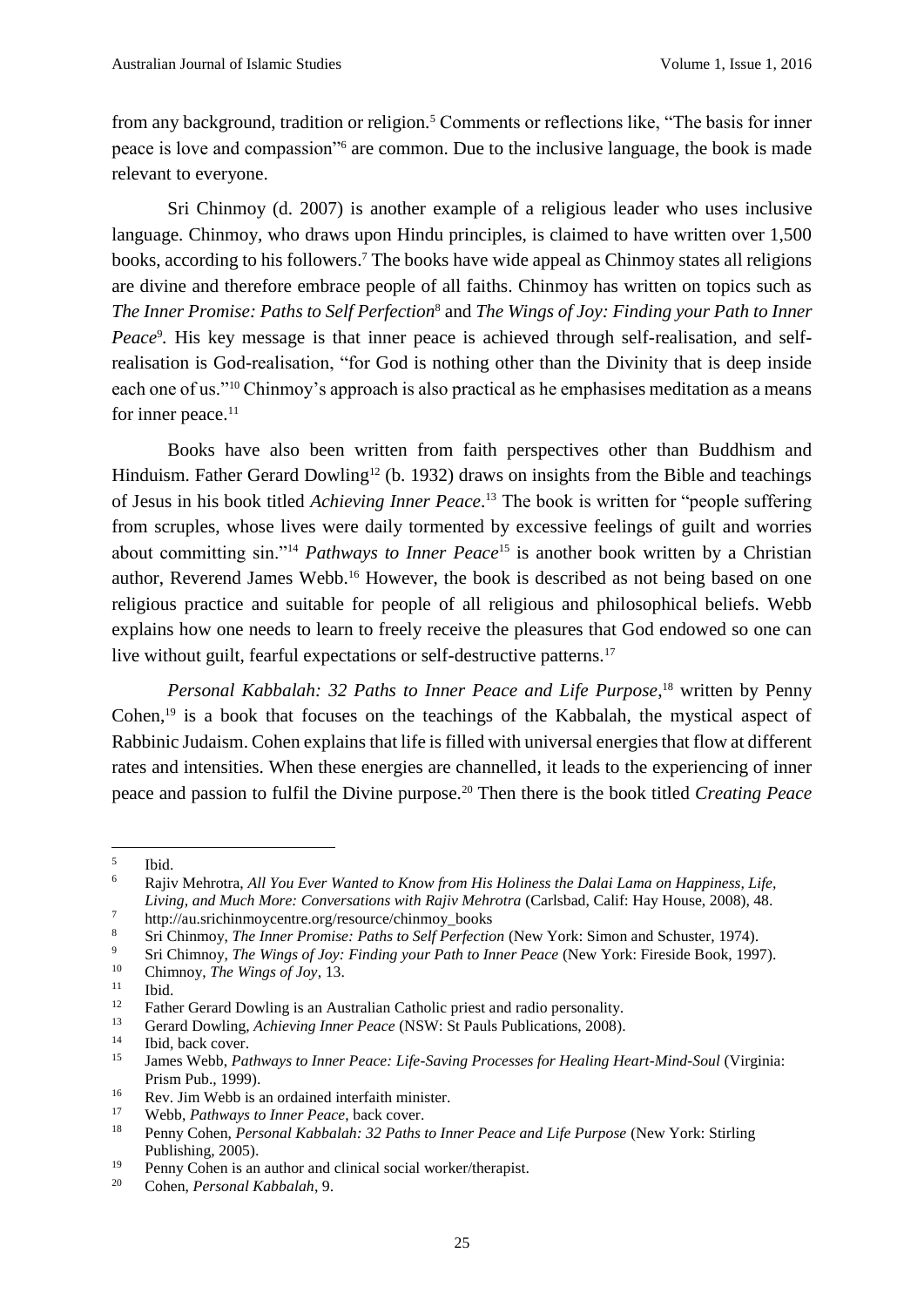*by Being Peace: The Essene Sevenfold Path.*<sup>21</sup> The author of this book, Gabriel Cousens (b. 1943), $22$  addresses the increasingly urgent need to transform humankind with the ancient peace wisdom of the Essenes, a Judaic mystical group, where an essential part of inner peace is to let go of the ego. $23$ 

Not only have many books been written on inner peace, but various journal articles have also been published on the topic. "Journal of Happiness Studies,"<sup>24</sup> a peer reviewed scientific journal devoted to subjective well-being, is such an example. While the journal does not focus on inner peace, it covers many topics that overlap with inner peace, such as life satisfaction and reducing stress levels.

There are also many articles in various journals that address inner peace, making it evident that inner peace is approached by almost all disciplines with many inter-disciplinary studies emerging. "Climate Change and Inner Peace" in *Peace Review*<sup>25</sup> is a point in discussion that deliberates on how individuals with inner peace are more likely to be conscious of their personal ecological impact. According to the article, such consciousness would contribute positively to the environment, which will then have a positive impact on climate change. Another article comprises of research on the relationship between meditation and living longer. The article titled "Does Inner Peace Lead to Longer Life?" in *New Scientist*<sup>26</sup> claims that participants of transcendental meditation, which involves repeating a mantra out loud or in one's mind to achieve inner peacefulness, live longer. Then there is a journal article that seeks to demonstrate that art education leads to inner peace. "Developing Inner Peace and Joy through Art Education" in *Journal of Social Sciences*<sup>27</sup> produces the results of surveying 400 Bachelor of Education students who undertook a workshop on art education. Based on the survey results, the art education gave peace and joy to the participants. The connection of inner peace studies to other disciplines seems endless.

Where does Islamic literature on inner peace fit among this vast collection of literature? The number of sources on inner peace or topics related to Islam in the English language is minimal. Two non-English major sources are written by classical scholars. Abū Ḥāmid Muḥammad ibn Muḥammad al-Ghazzālī<sup>28</sup> (d. 1111) is one of the scholars who wrote on the topic of happiness. His major work, *Ihyā' ʻUlūm al-Dīn* (Revival of the Religious Sciences) was summarised and published in Persian as a book titled *The Alchemy of Happiness.*<sup>29</sup>

<sup>&</sup>lt;sup>21</sup> Gabriel Cousens, *Creating Peace by Being Peace: The Essene Sevenfold Path (California: North Atlantic* Books, 2008).

 $22$  Gabriel Cousens is an American physician and a spiritual writer.

<sup>23</sup> Cousens, *Creating Peace by Being Peace*, xx.

<sup>&</sup>lt;sup>24</sup> http://link.springer.com/journal/10902<br><sup>25</sup> Poul Wanner "Climate Change and In

<sup>&</sup>lt;sup>25</sup> Paul Wapner, "Climate Change and Inner Peace," *Peace Review* 25, no. 4 (October 2013): 568-575.<br><sup>26</sup> Alison Motluk "Does Inner Peace Lead to Longer Life?" New Scientist 186, no. 2408 (May 2005): 1

<sup>26</sup> Alison Motluk, "Does Inner Peace Lead to Longer Life?" *New Scientist* 186, no. 2498 (May 2005): 17.

<sup>27</sup> Susmita Lakhyani, "Developing Inner Peace and Joy through Art Education," *Journal of Social Sciences* 8, no. 2 (2012): 177-181.

<sup>&</sup>lt;sup>28</sup> Ghazzālī had expertise in various fields including theology, philosophy, jurisprudence and Sufism. He was believed to be a *mujaddid* (renewer of the faith). His work has been so highly acclaimed that he has been referred to as *hujjat al-Islam* (the proof of Islam).

<sup>29</sup> Abu Hamid Ghazzālī, Jay R. Crook, and Laleh Bakhtiar, *The Alchemy of Happiness (Kimiya al-Saadat)* (Chicago, IL: Great Books of the Islamic World, 2008).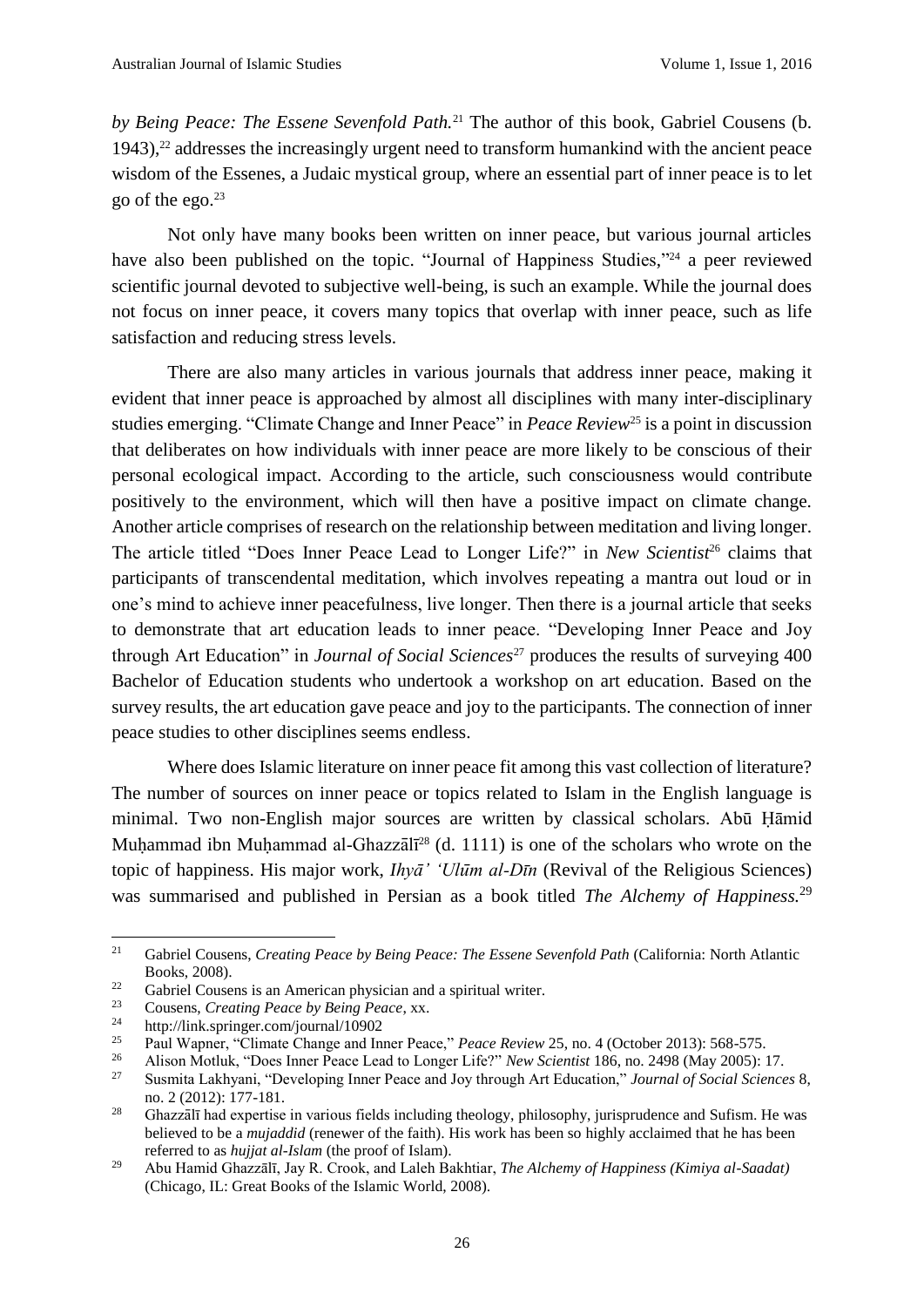Ghazzālī focuses on *ʿibādāt* (worship) and *muʿāmalāt* (dealings) as key components of attaining happiness. Worship refers to matters such as the five pillars of Islam and dealings relates to matters such as manners of eating meals, manners of marriage, manners of journeying and so on.<sup>30</sup> Ibn Qayyim al-Jawzīyah (d.1350)<sup>31</sup> also wrote on the topic of happiness with his Arabic book titled *Miftāḥ al-Saʻādah* (Key to the Abode of Happiness). <sup>32</sup> In his book, Ibn Qayyim identifies three contributors to happiness; to be thankful when blessed, to persevere when tried and to seek forgiveness when sins are committed. While both these approaches to inner peace or happiness are most certainly true to Islam, the aim of this article is to develop a concept of inner peace that further broadens the understanding of inner peace which is inclusive of Ghazzālī's and Ibn Qayyim's works. The new concept is not only inclusive of religious practises and everyday actions but it also takes worldview into consideration.

When the contemporary Islamic literature on inner peace is reviewed, a limited number of sources do emerge. *Heart, Self & Soul: The Sufi Psychology of Growth, Balance, and Harmony*<sup>33</sup> written by Robert Frager<sup>34</sup> (b. 1940) is one such book. It is a book that has a particular focus on purifying the soul, a common focus of Sufism. Frager explains that love of God is at the core of inner peace, a common Sufi approach, while wisdom also plays a critical role in the attainment of inner peace. <sup>35</sup> Khaled Abou El Fadl has also tackled the topic, but from a slightly different angle. In his paper titled "When Happiness Fails: An Islamic Perspective,"<sup>36</sup> Abou El Fadl states there is an inextricable link between knowledge and happiness, where knowledge is about the self, other people, other cultures and the world.<sup>37</sup> It is such knowledge that leads to a state of peace and harmony with the self, with creation and with God. Drawing on this analysis, Abou El Fadl argues that puritanical Muslims are undermining the ability to experience happiness at the individual and social level<sup>38</sup> due to their *jahiliyyah* (ignorance). After this point, Abou El Fadl continues to analyse the puritanical mind-set, which has caused nothing but distress and ugliness for humanity.

Finally, a paper titled "Inner Peace Leading to Outer Peace"<sup>39</sup> has been written by Zeki Saritoprak.<sup>40</sup> The paper quotes various Qur'ānic verses and *hadīth* related to peace with the underlying message that belief in God is ultimately what leads to inner peace. Saritoprak states

<sup>30</sup> Ghazzālī, *The Alchemy of Happiness*, xxi.

<sup>&</sup>lt;sup>31</sup> Ibn Qayyim al-Jawzīyah was jurist, commentator on the Qur'ān and a theologian.<br><sup>32</sup> Ibn Qayyim al-Jawzīyah *Miftshijassada: Saadat Anghtam: Miftāh al-Saiādah tr*e

<sup>32</sup> Ibn Qayyim al-Jawzīyah, *Miftahüssaade: Saadet Anahtari: Miftāḥal-Saʻādah,* trans. Muhammed I ̇hsan Oğuz, (I ̇stanbul: Ahmet Sait Matbaasi: 1968).

<sup>33</sup> Robert Frager, *Heart, Self & Soul: The Sufi Psychology of Growth, Balance, and Harmony* (USA: Quest Books, 2013).

<sup>&</sup>lt;sup>34</sup> Robert Frager is the founder of the Institute of Transpersonal Psychology, now called Sofia University, in California.

<sup>35</sup> Frager, *Heart, Self & Soul*, 76.

<sup>36</sup> Khaled Abou El Fadl, "When Happiness Fails: An Islamic Perspective," *Journal of Law and Religion* 29, no. 1 (2014).

<sup>&</sup>lt;sup>37</sup> Abou El Fadl, "When Happiness Fails: An Islamic Perspective," 110.<br><sup>38</sup> Ibid 121

 $\frac{38}{39}$  Ibid, 121.

<sup>&</sup>lt;sup>39</sup> Zeki Saritoprak, "Inner Peace Leading to Outer Peace," *American Baptist Quarterly* 21, no. 3 (2012).<br><sup>40</sup> Zeki Saritoprak is the director of the Bediuzzamen Said Nursi Chair in Islamic Studies, John Carroll

<sup>40</sup> Zeki Saritoprak is the director of the Bediuzzaman Said Nursi Chair in Islamic Studies, John Carroll University, Ohio.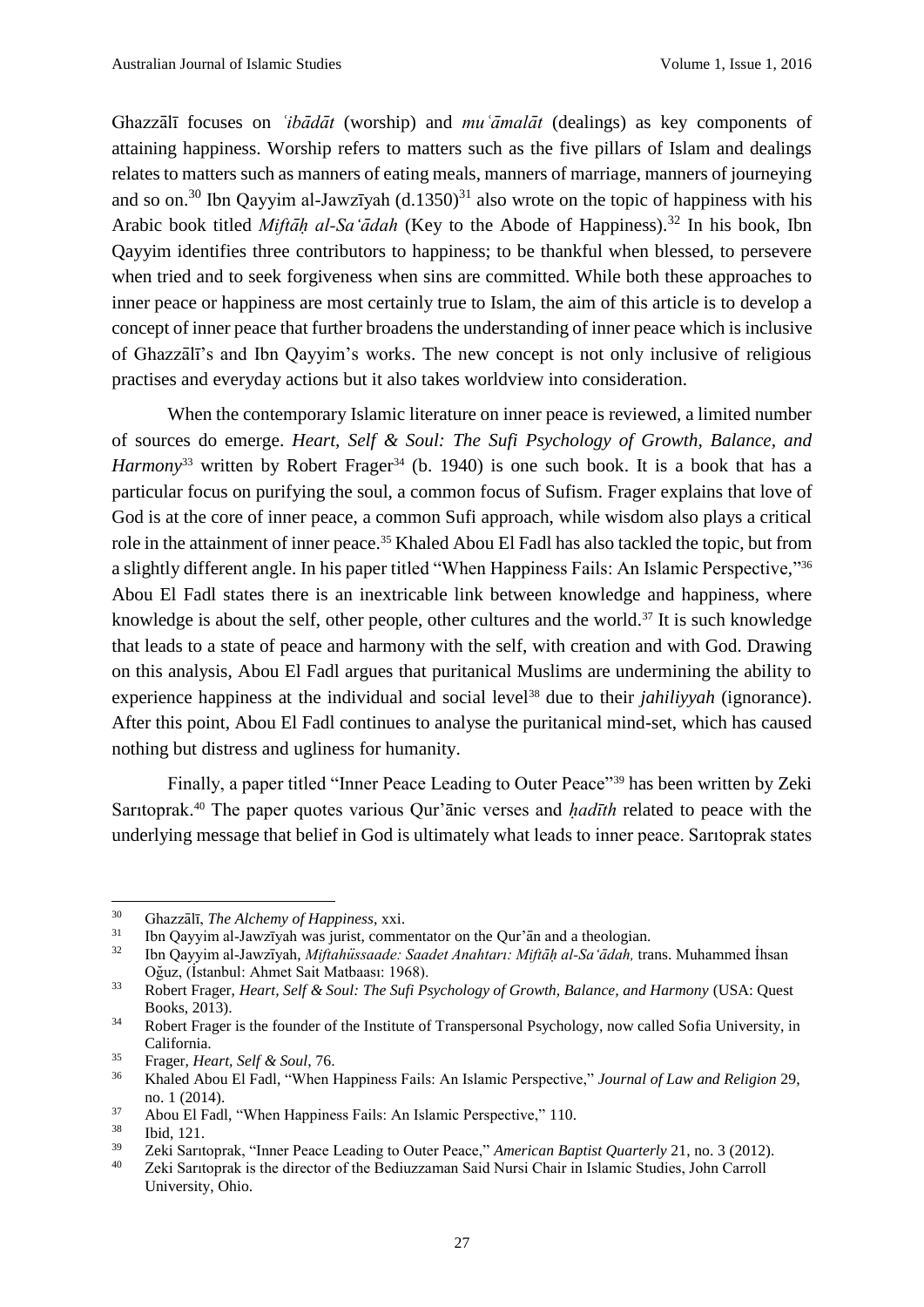"Attainment of inner peace is a direct reflection of the divine name the Peace."<sup>41</sup> To maintain inner peace, the essentiality of the five daily prayers is emphasised, followed by good character and good deeds. Thus, there is a strong focus on the adoption of Islamic beliefs and practises to attain inner peace.

As can be seen, there is some literature that touches on inner peace from an Islamic perspective, however, it is limited. This literature is a good starting point to bring the Islamic perspective alongside literature that discusses inner peace from other religious and nonreligious perspectives. However, contemporary English Islamic literature on inner peace needs further development to include worldview, meaning and perspective. Discussions of inner peace need to be tied back to the theology of Islam.

In relation to this, Said Nursi<sup>42</sup> (d. 1960), a twentieth century Turkish scholar, highlights that classical Muslim intellectual writings were able to articulate matters related to belief and knowledge of God without facing any real external challenges to the theological integrity of Islam.<sup>43</sup> Their arguments were sufficient, quickly dispelling any unbelief arising from doubts.<sup>44</sup> There was a theological acceptance of life and events without questioning or doubting. This is no longer the case, according to Nursi, as everything now needs to be proven and justified; why hardships are experienced, why there is suffering, how good and evil play out, and so on. This obliges the expression and articulation of Islam and its teachings in a way that meets the needs of Muslims who are faced with the challenges of contemporary times and the questioning that comes with it. <sup>45</sup> Therefore, inner peace needs to be expressed in relation to worldview rather than practises, so that life and events make sense from a theological perspective; something that would have been taken for granted in the classical Muslim world. This in no way negates the importance of practises but instead focuses on the worldview which then results in the practises.

An overall observation about how inner peace is conceptualised and addressed in the literature is that many theories have been developed about how one attains inner peace, the benefits of inner peace and how inner peace manifests. However, it is important to highlight there is certainly not one accepted universal definition of inner peace. More often than not, inner peace is not defined, but instead discussed with the expectation that all have an understanding of what inner peace means. Therefore, the discussion on inner peace is often regarding how one attains inner peace, such as through detachment, love and compassion, letting go of the ego, living a guilt free life and so on. There is an implicit suggestion that the definition of inner peace is not important, it is subjective after all, but a state that all nevertheless desire. What is important is the pathway to inner peace, which is, more often than not, the focus of the literature.

 $41$ <sup>41</sup> Saritoprak, "Inner Peace Leading to Outer Peace," 329.

<sup>42</sup> Said Nursi is a theologian who write the Risale-i Nur, a *tafsīr* (exegesis) of the Qur'an.<br><sup>43</sup> Ibrahim M. Abu Babi', "How to Bead Said Nursi's Bisale i Nur" in *Islam at the Cross* 

<sup>43</sup> Ibrahim M. Abu-Rabiʻ, "How to Read Said Nursi's Risale-i Nur" in *Islam at the Crossroads*, ed. Ibrahim M. Abu-Rabiʻ (Albany: State University of New York Press, 2003), 68.

<sup>44</sup> Said Nursi, *The Damascus Sermon*, trans. Şükran Vahide (Istanbul: Sözler, 1989), 23.

<sup>45</sup> Abu-Rabiʻ, "How to Read Said Nursi's Risale-i Nur," 68.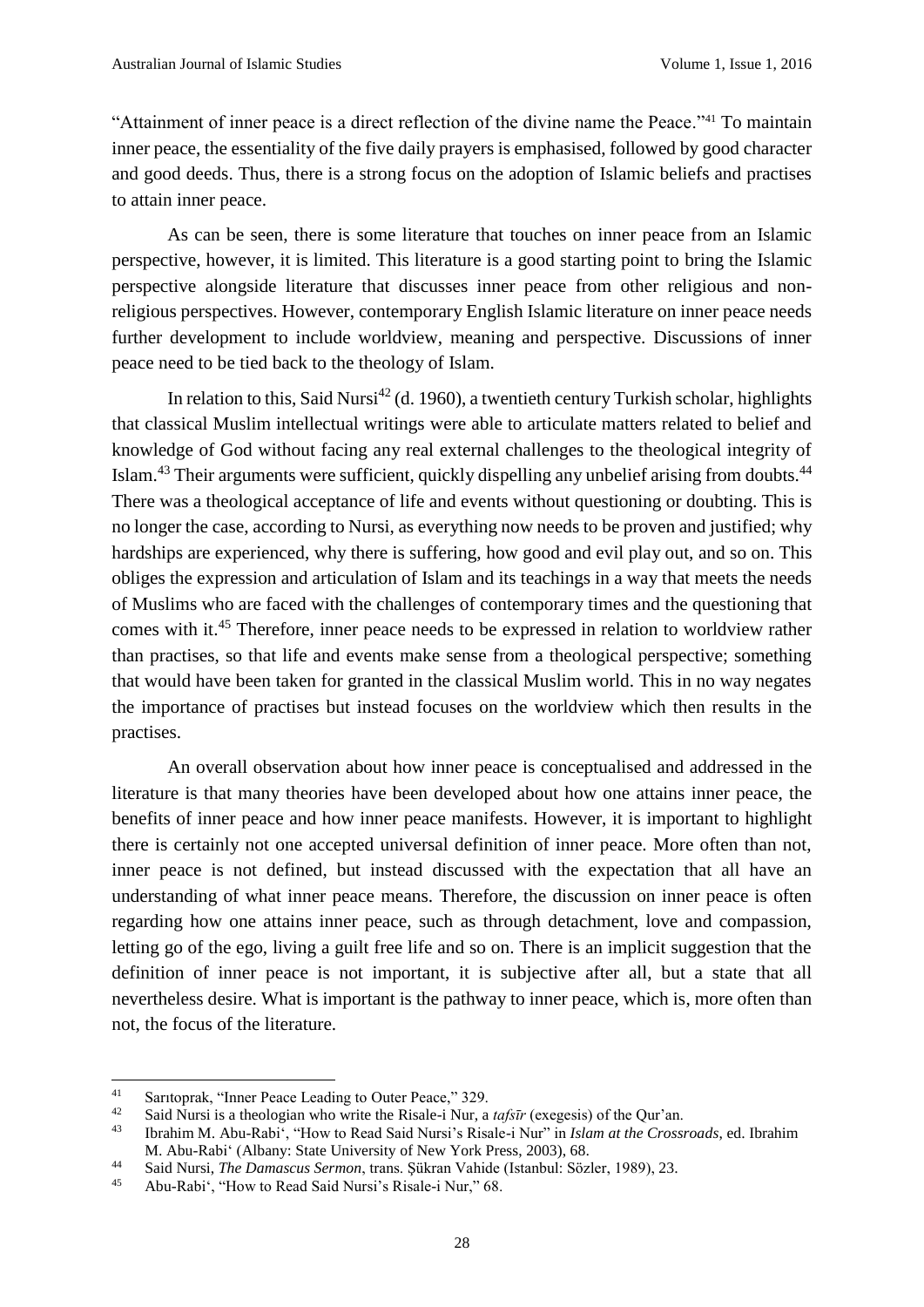When the literature on inner peace is categorised from a belief perspective, it becomes apparent that non-Islamic literature on inner peace is well-established and thriving in the English speaking world. Furthermore, Buddhism is leading the way in its publications on inner peace. So much so that Buddhism has almost become synonymous with inner peace. Nevertheless, inner peace has been discussed from various religious and non-religious angles. On the other hand, there is very limited Islamic literature on the topic of inner peace. This then necessitates the expansion of the research to identify Islamic concepts that have a strong affiliation with inner peace; *riḍā*, *sakīna* and *itmīnān*. These concepts can then be brought together to develop a definition of inner peace that draws on the essence of these concepts while being conscious of the Islamic theology and worldview. However, it is important to first look at the meaning of Islam and *salām* to demonstrate that inner peace is at the core of Islam.

#### **The Meaning of Islam**

Often the point is made that Islam means peace. Although this notion has almost become a cliché in a world where Islam's relationship with peace is sought to be justified, the topic at hand necessitates its discussion in light of inner peace. How does Islam mean peace? Lexically, Islam means the act of submitting one's self,<sup>46</sup> and in the religious context, it means submitting one's self to the one God *(tawhid)*. Such a submission is the outcome of having a relationship with God that is marked by absolute trust and confidence in God.<sup>47</sup> Linguistically, Islam means a particular kind of surrender; "it is a surrender in which one is in complete tranquility and peace with that who is the object of the surrender."<sup>48</sup>

The words 'Islām' and '*salām*' (the Arabic word for peace) come from the same root word.<sup>49</sup> This lexical fact further highlights the connection between Islam and peace. What is meant by peace here is not an absence of war, but an absence of turmoil within the self so inner peace is experienced where one has attained tranquillity and serenity through faith. Islam's literal meaning of peace is also described to be the inner confidence that is born as a result of faith, enabling "the religious believer to face adversity without anxiety or despair."<sup>50</sup>

#### *Inner Peace in the Qur'ān and Ḥadīth*

The notion that Islam is peace is further alluded to by the following Qur'ānic verse: "Whereby God guides whoever strives after His good pleasure to the ways of peace (*salām*) and He leads them by His leave out of all kinds of darkness into light, and guides them to a straight path."<sup>51</sup> Ibn 'Abbās<sup>52</sup> (d. 687) explains this verse as God guiding those who seek His

<sup>&</sup>lt;sup>46</sup> Jamal Zarabozo, *What is Islam* (Riyadh: Under-Secretariat of Publications and Research, 2005), 110.<br><sup>47</sup> Khalod Abou El Eodl. *The Creat Theft: Wrestling Jelam from the Extremists* (Now York: <sup>47</sup> Khaled Abou El Fadl, *The Great Theft: Wrestling Islam from the Extremists* (New York:

HarperSanFrancisco, 2005), 132.

 $\begin{array}{r} 48 \\ 49 \end{array}$  Ibid, 133.

<sup>49</sup> Zarabozo, *What is Islam*, 110.

<sup>50</sup> Thomas Michel, *Insights from the Risale-i Nur: Said Nursi's Advice for Modern Believers* (N.J.: Tughra Books, 2013), 41.

 $51$  Our' $\bar{a}$ n 5:16.

<sup>&</sup>lt;sup>52</sup> Ibn 'Abbās was one of the cousins of Prophet Muhammad. He was also one of the early *tafsīr* scholars, having written *Tafsīr Ibn ʻAbbās* [*Tafsīr* of Ibn ʻAbbās].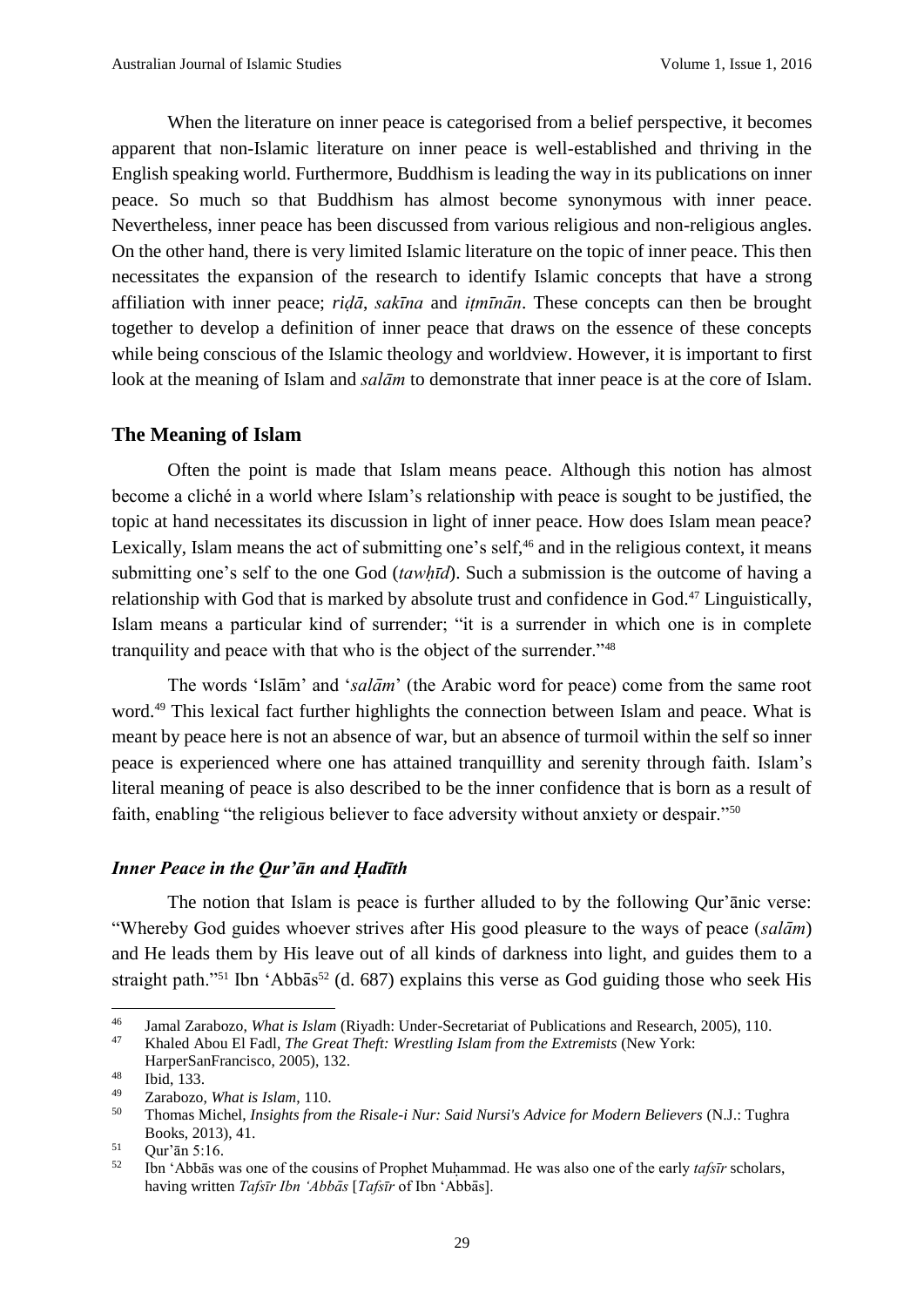pleasure onto paths of peace, by which he means the religion of Islam; that is, peace is understood to be synonymous with Islam. Ibn ʻAbbās further points out that peace is actually God (*al-Salām*), <sup>53</sup> so seeking God's pleasure leads one to God (*al-Salām*). Thus, according to Ibn ʻAbbās' *tafsīr*, peace means Islam and peace means God, so the word peace (*salām*) is interchangeable with the religion of Islam and God. In explaining this verse, Maḥallī<sup>54</sup> (d. 1459) and Suyūtī<sup>55</sup> (d. 1505) state that striving for God's pleasure is by believing in God, which then opens the way to peace.<sup>56</sup> Therefore, belief in God is seen as the pathway to peace. With all the *tafsīrs*, both Islam and peace are viewed as synonymous concepts or Islam is seen to lead to peace. Either way, the relationship between Islam and peace is extremely strong.

Furthermore, in this verse, light is used as an analogy; "Islamic guidance is depicted as the light that leads from darkness to the paths of peace."<sup>57</sup> Nursi uses the light analogy in many parts of his writings to indicate that belief sheds 'light' on one's life, such that "belief saves man from seeing the world as empty, grievous, desolate, purposeless, and abounding in perils and enemies."<sup>58</sup> Hence, Nursi explains, if one "attains Divine guidance and belief enters his heart … then the universe will suddenly take on the colour of day and be filled with Divine light."59

As further evidence of the relationship between inner peace and Islam, the names of God can be studied; the names of God are important in Islam as they are a means of knowing and relating to God. *Al-Salām* is one of the names of God that has been well-documented in the Qur'ān and *hạ dīth*. *Al-Salām* is mentioned in the following Qur'ānic verse: "God is He, other than Who there is no deity; the Sovereign, the Holy One, the Source of Peace, the Guardian of Faith, the Preserver of Safety …"<sup>60</sup> Based on this verse, peace comes from God, since God is the source of peace. Furthermore, the purpose of life for human beings is to mirror the names of God.<sup>61</sup> When a person mirrors or manifests the Divine name *al-Salām*, it means that one would feel a sense of peace and tranquillity in their life. $62$ 

<sup>53</sup> Ibn ʻAbbās, *Tafsīr Ibn ʻAbbās* [*Tafsīr* of Ibn ʻAbbās], trans. Mokrane Gezzou (Louisville, KY: Fons Vitae, 2008), 135.

<sup>54</sup> Mahạ llīwas a *tafsīr* scholar who first composed *Tafsīr al-Jalālayn* [*Tafsīr* of the two Jalāls].

<sup>55</sup> Suyūtị̄ was a *tafsīr* scholar who completed *Tafsīr al-Jalālayn* [*Tafsīr* of the two Jalāls], which his teacher Mahallī had commenced.

<sup>56</sup> Jalāl al-Dīn al-Mahạ llīand Jalāl al-Dīn al-Suyūtị̄, *Tafsīr al-Jalālayn* [*Tafsīr* of the Two Jalals], trans. Aisha Bewley (London: Dar Al Taqwa, 2007), 243.

<sup>57</sup> Shin Chiba and Thomas John Schoenbaum, *Peace Movements and Pacifism After September 11* (Cheltenham, UK: Edward Elgar, 2008), 114.

<sup>58</sup> Muhammed Rushdi Ubayd, "The Thought of Said Nursi: A Contemporary Approach," *Nur Web Pages*, accessed January 2, 2014, http://www.nur.org/en/nurcenter/nurlibrary/The\_Thought\_of\_Said\_Nursi\_A Contemporary\_Approach\_191.

<sup>59</sup> Said Nursi, *The Words*, trans. Şükran Vahide (Istanbul: Sözler, 1993), 322.

Our'ān 59:23.

<sup>61</sup> Nursi, *The Words*, 141.

<sup>62</sup> Saritoprak, "Inner Peace Leading to Outer Peace," 329.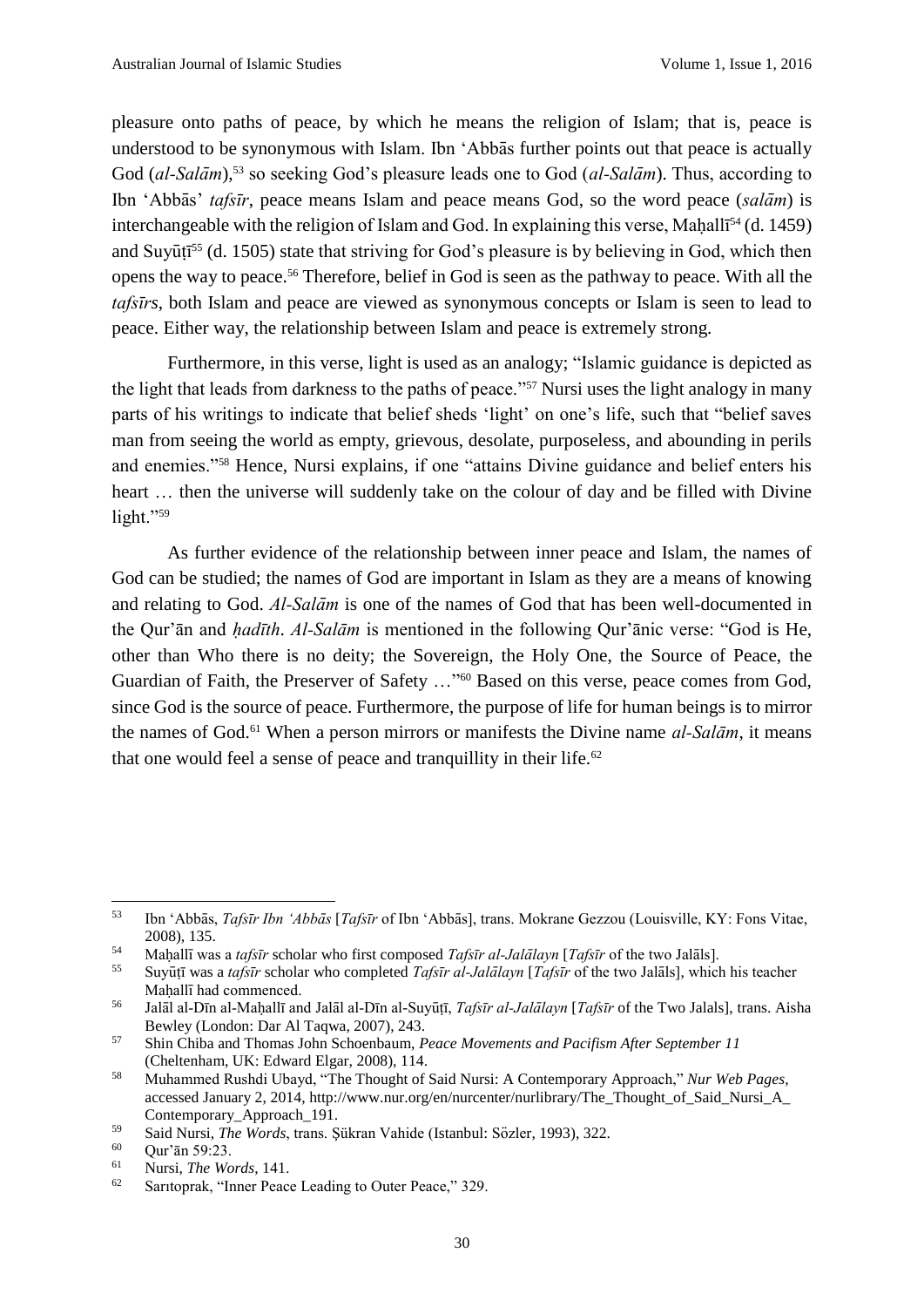When explaining this Qur'anic verse, Zamakhshari<sup>63</sup> (d. 1144), states the source of peace means granter or donator of peace.<sup>64</sup> That is, it is God who grants inner peace to humankind. Bursawi<sup>65</sup> (d. 1725) states God must be asked for peace in this world and the hereafter. He further describes a peaceful person to have a peaceful and purified heart, with no jealousy, evil inclination, deceit or envy. Also, their organs (eyes, tongue, hands, etc.) are not misused. Such a person's desires have not taken control of their intellect. That is, their reasoning is not blurred by their desires.<sup>66</sup> Thus, Bursawi provides a detailed description of the qualities found within a person of peace which reflects the qualities of God conscious person.

The word *salām* is also the key word in the Islamic greeting, *assalamu alaykum* (peace be with you). Prophet Muhammad encouraged the use of this greeting in various *hadīth*. In one *hadīth*, he states, "Offer food generously to others, initiate the greeting of *salām* (peace) to those whom you know and those whom you do not know."<sup>67</sup> In response to this instruction by Prophet Muhammad, Muslims exchange this greeting when commencing any type of communication or when passing by each other. By offering peace to others, the greeting "helps to relieve hearts of all forms of enmity and grudges and rancor people may keep within them, replacing it with good will, mutual respect, tranquillity, security and happiness."<sup>68</sup> Through this practise, Muslims are praying for each other to be in a constant state of inner peace.

There is also an invocation that Prophet Muhammad encouraged Muslims to recite after each of the five daily prayers. The invocation focuses on the name of God, *al-Salām*: "O God, you are peace and from you is peace. Blessed are you, the Majestic and Generous."<sup>69</sup> The invocation reaffirms the notion that God is peace and He is the source of peace. Therefore, Muslims are reminded five times a day that they should seek a state of inner peace and they should seek it from God.

Furthermore, in the prescribed five daily prayers, the final stage of the prayer ends with a greeting of peace where the worshipper turns their head to the right and says "Peace and mercy of God be with you" followed by turning the head to the left and repeating the same phrase. This is based on the practise of Prophet Muhammad, as documented by the *hadīth*: Amr ibn Sa'd related that his father said, "I saw the Prophet making the *salām* on his right side and on his left side …"<sup>70</sup> This well-documented and well-established practice is performed by Muslims at the end of each prayer, five times a day, every day. The greeting is "intended to

<sup>63</sup> Zamakhsharīwas a *tafsīr* scholar who wrote the *tafsīr* titled *Al-Kashshāf* [The Revealer].

<sup>64</sup> Abu al-Qāsim Maḥmūd Zamakhsharī, "Al-Kashshāf" [The Revealer], accessed July 29, 2015, http://www.altafsir.com/Tafasir.asp?tMadhNo=1&tTafsirNo=2&tSoraNo=59&tAyahNo=23&tDisplay=ye s&UserProfile=0&LanguageId=1.

<sup>65</sup> Bursawi was a Sufi scholar and *tafsīr* scholar. He wrote the *tafsīr* called *Ruhu'l Bayan fi Tafsīr al-Qur'ān* [The Spirit of the Commentary].

<sup>&</sup>lt;sup>66</sup> Ismail Haqqi Bursawi, "Rūḥu'l-Bayān" [The Spirit of the Commentary], accessed July 29, 2015, http://www.altafsir.com/Tafasir.asp?tMadhNo=3&tTafsirNo=36&tSoraNo=59&tAyahNo=23&tDisplay= yes&Page=3&Size=1&LanguageId=1.

<sup>67</sup> Ibn Majah, vol. 4, book 29, *Ḥadīth* 3253.

<sup>68</sup> Abdul Rahman Al-Sheha, *Islam is the Religion of Peace* (Riyadh: Saudi Arabia World Wide Association for Introducing Islam, 2011), 12.

<sup>69</sup> Abu Dawud, book 8, *hạ dīth* no. 1507.

Related by Ahmad, Muslim, Nasa'i and Ibn Majah.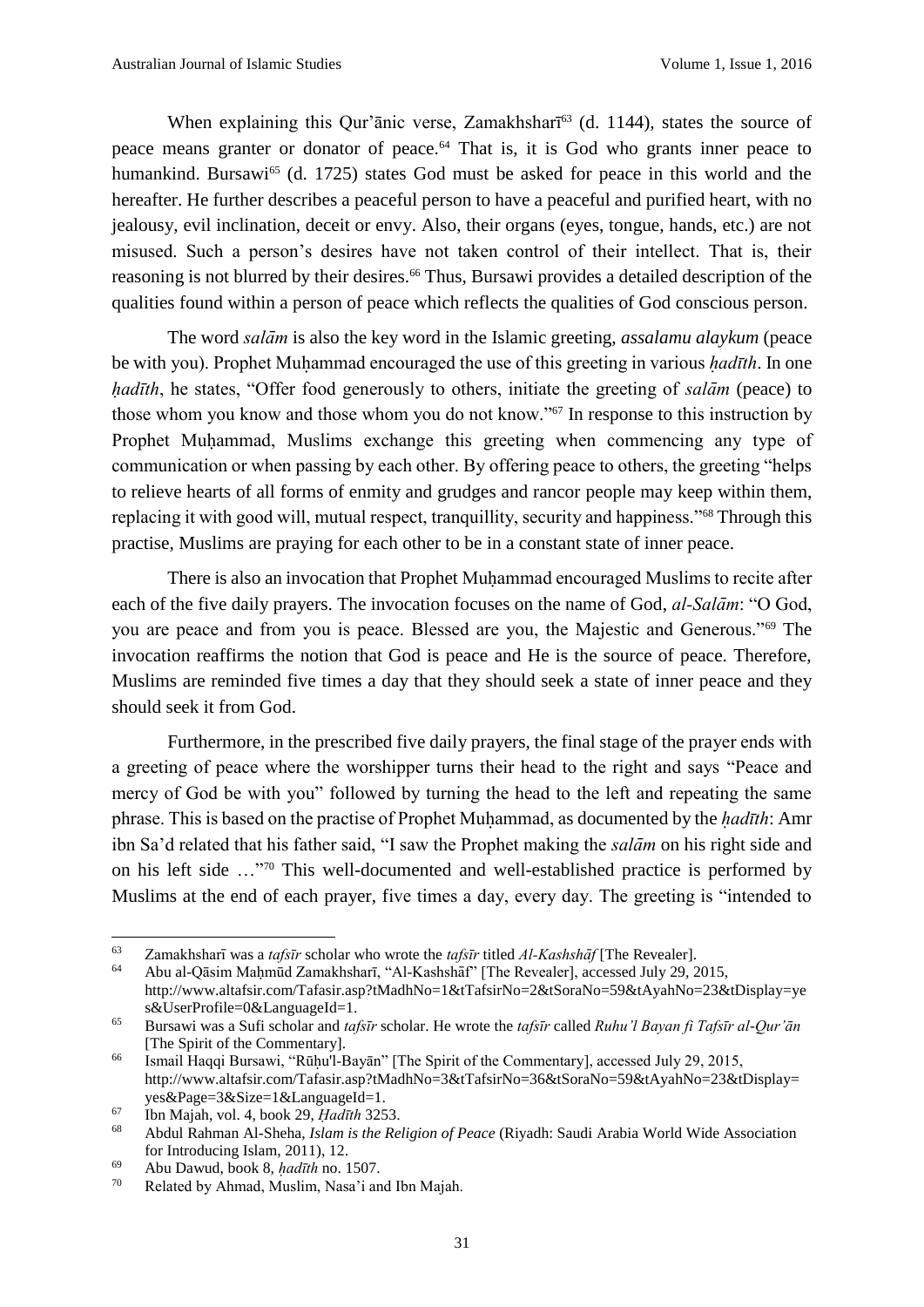give peace and mercy to human beings and angels who may be joining them in prayer."<sup>71</sup> Therefore, the notion of spreading peace and encouraging others to attain inner peace is the direct outcome of a *hadīth* that inspires such acts.

As evident from the presence of the word *salām* in the Qur'ān and *hạ dīth*, there is an important place in Islam for the concept of inner peace. Not only is it linked to belief, but God is seen as an embodiment of peace and therefore the source of peace. This notion is imperative as it demonstrates the concept of inner peace is not foreign to Islam at all; it is actually at its core. To further augment the notion that inner peace is an integral part of Islam, the next section will discuss concepts that have a close relationship with inner peace. From these very concepts, a definition of inner peace will be formulated.

#### **Islamic Concepts Affiliated with Inner Peace**

Concepts strongly affiliated with inner peace –  $rid\bar{a}$ , *sakīna* and  $itm\bar{n}\bar{a}n$  – have been the focus of Islamic scholars for centuries. Not only have these concepts been extensively discussed in Islamic literature, they have also been embraced by *tafsīr* and *hadīth* scholars, since there are various Qur'ānic verses and *hadīth* where these concepts are cited. As a result, *tafsīr* and *hạ dīth* scholars have commented on these concepts extensively to shed further light on their meaning and role in the life of Muslims.

It must be highlighted there are other concepts that have a strong affiliation with inner peace, such as *sa'ada* (happiness), *shukr* (thankfulness) and *raja* (hope); however, it is beyond the scope of this paper to discuss every Islamic spiritual concept that has a strong affiliation with inner peace. Therefore, three concepts that are commonly discussed by *tasawwuf* scholars have been identified. A common thread can be seen between the concepts, which can then be extended to other concepts.

#### *Riḍā (Contentment)*

One of the key barriers to inner peace is non-acceptance of life circumstances and events beyond one's control, which may lead to pain and suffering. A notion dealing with this in Islam is the concept of *riḍā*, which is often translated as contentment, but has also been translated as resignation and satisfaction. In essence, it means "showing no rancor or rebellion against misfortune, and accepting all manifestations of Destiny without complaint and even peacefully."<sup>72</sup> There is a true submission to the fate ordained by the one God. Muhammad ibn Khafif<sup>73</sup> (d. 982) separates *riḍā* into two types: *riḍā* with God and *riḍā* with what comes from God. *Riḍā* with God is when one is content with God's arrangement of affairs, while *riḍā* with that which comes from God is contentment with His decrees. <sup>74</sup> God's arrangement of affairs

 $71$ 71 Saritoprak, "Inner Peace Leading to Outer Peace," 330.

<sup>72</sup> Fethullah Gülen, *Emerald Hills of the Heart: Key Concepts in the Practice of Sufism*, vol. 1 (New Jersey, USA: The Light Inc, 2006), 104.

 $73$  Muhammad ibn Khafif was a Sufi scholar from Persia.

<sup>74</sup> Abū al-Qāsim al-Qushayrī, *Al-Qushayrī's Epistle on Sufism*, trans. Alexander Knysh (UK: Garnet Publishing, 2007), 207.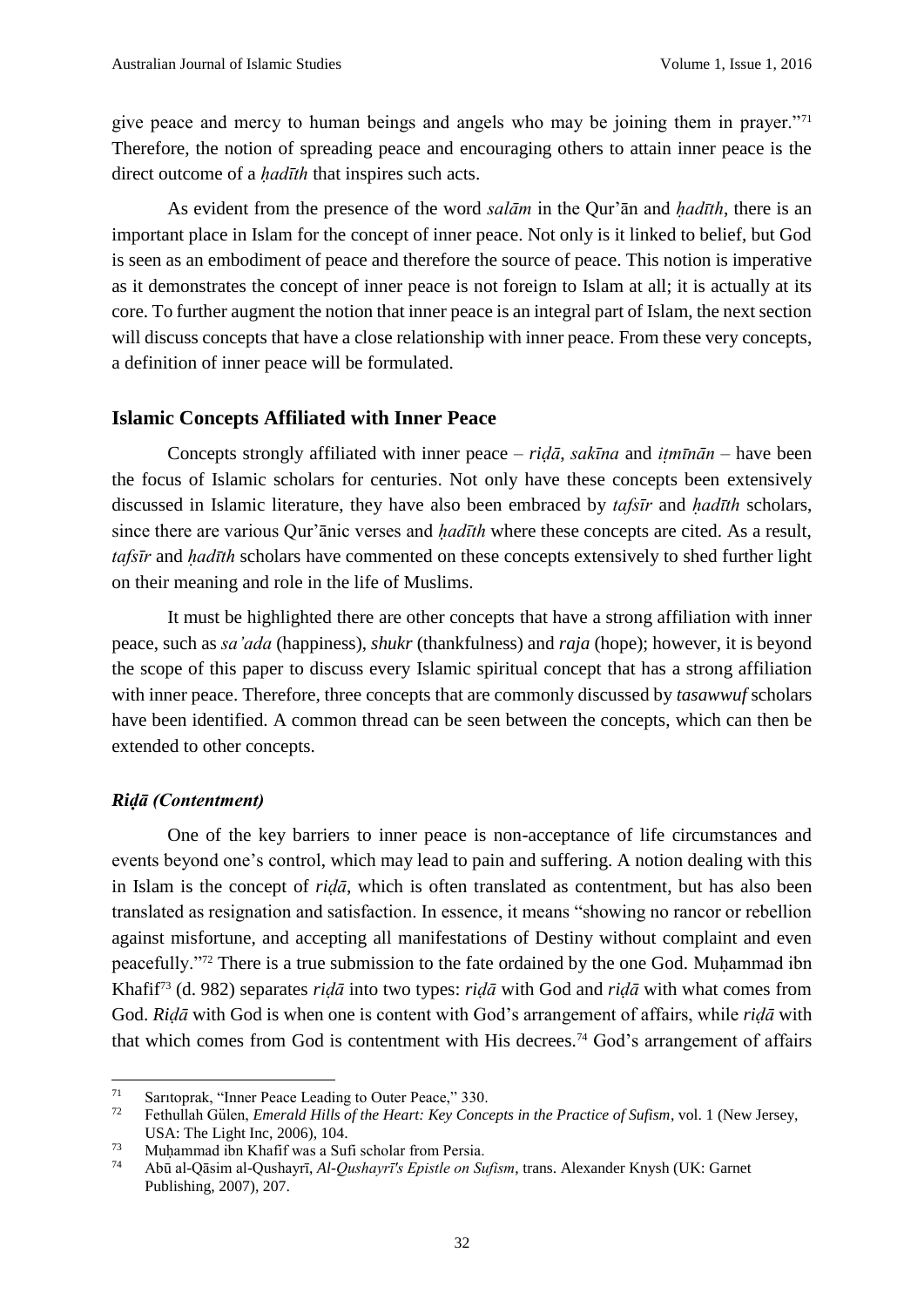would be the systems and processes He has put in place in the universe that affect human beings in every way, since human beings are part of that system. Thus, one is content in this system that one finds themselves to be a part of.

Having *riḍā* with God's decree means accepting whatever God has ordained for a person, even if it appears to be negative. Rabi'a al-Adawiyyah (d. 801) sees it as more than accepting God's decree; she describes *riḍā* as "When he rejoices at afflictions as much as he rejoices at bounty,"<sup>75</sup> so a person feels the same state of elation no matter what is experienced – good or bad, positive or negative. Therefore, all types of suffering would trigger the same reaction as a joyful experience. In this understanding of *riḍā*, it "is not a patient bearing and suffering of all the vicissitudes of life, but happiness in poverty and affliction."<sup>76</sup> In a sense, the person with inner peace through *riḍā* would have an unchanging core equally sensitive – in a way, insensitive – to both positive and negative events and circumstances in life, and accept them as an unavoidable and inseparable part of the human condition on earth. There is a conviction that there must be wisdom in the event being experienced. The Qur'ānic verse often quoted in this context is, "It may be that you dislike something, though it is good for you. And it may be that you love something, though it is bad for you. And God knows, and you do not know."<sup>77</sup> The verse encourages one to accept there may be benefit in what one is experiencing, even if it is causing discomfort, enabling one to have contentment with the experience. There is the general understanding that "what comes to a person in his or her life may help a person move closer to God when the response is right."<sup>78</sup> Thus, as bad as an event may appear, the fact it brings one closer to God makes it good. This mind set in itself is a source of peace.

However, the notion of rejoicing at afflictions is not easy for the uninitiated. Therefore, *riḍā* has been understood to have levels according to one's spiritual state, so an ordinary person's experiencing of *riḍā* is different to that of someone who has profound spirituality.<sup>79</sup> For ordinary Muslim believers, *riḍā* means to not be in a state of denial and rebellion to events and circumstances in their lives, since ultimately everything occurs according to God's will and creation. One should have a basic level of contentment "according to God's commandments in willing submission to His Lordship and administrative authority."<sup>80</sup>

For those with a deeper spiritual knowledge of God, *riḍā* means "welcoming God's decrees and ordinances without objection."<sup>81</sup> At this level, one's connection with God is considered constant so no experience causes swerving of the heart.<sup>82</sup> This level marks a state of inner peace that is devoid of critical perception of events and circumstances that may disturb that state. The third level of contentment is that of those who have profound spirituality. At this

 $\frac{75}{76}$  Ibid, 208.

<sup>76</sup> Annemarie Schimmel and Carl W. Ernst. *Mystical Dimensions of Islam* (Chapel Hill: University of North Carolina Press, 2011), 126.

 $77$  Qur'ān 2:216.

<sup>78</sup> Hamza Yusuf, *Purification of the Heart: Signs, Symptoms and Cures of the Spiritual Diseases of the Heart* (London: Dar Al Taqwa, 2012), 49.

<sup>79</sup> Gülen, *Emerald Hills of the Heart*, vol. 1, 108.

 $\frac{80}{81}$  Ibid, 109.

Ibid.

 $82$  Ibid.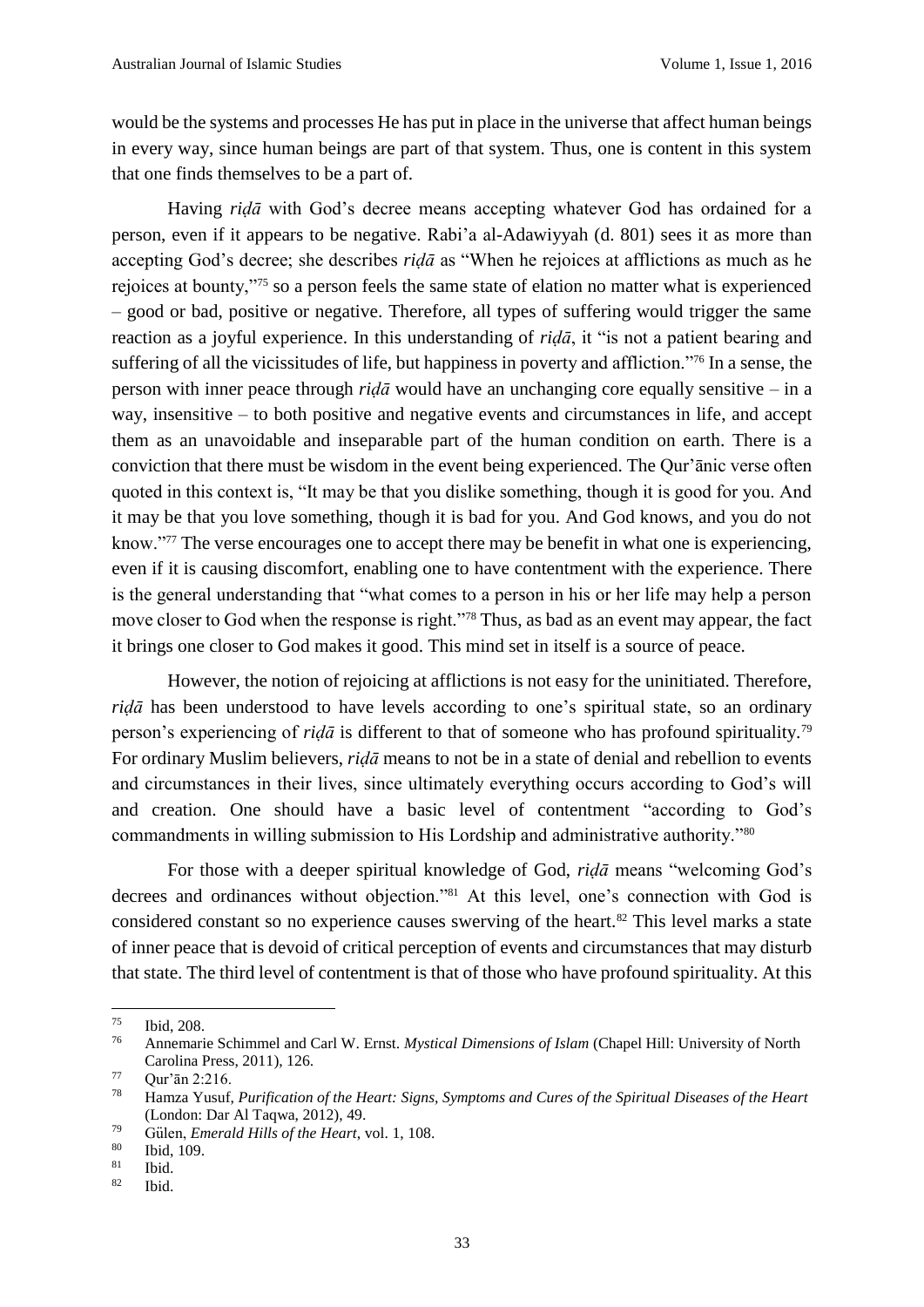level, one is pleased with what pleases God, so anger, joy or grief is not felt for personal reasons. "Such a person, no longer feeling, thinking, or desiring for himself or herself, experiences the pleasure of annihilation in the Lord, for only His Will and decisions remain."<sup>83</sup> Therefore, the self is negated so what God is pleased with becomes the driving force, not the needs and wants of the self. Although this appears fatalistic, it is important to note that in Islamic theology and spirituality, events and circumstances that happen beyond one's control are attributed to the one God (*tawhị̄d*) who has power over all things. The reverence a believer feels for God, enables acceptance leading to inner peace.

The following often quoted Qur'ānic verse encompasses all three levels of *riḍā*: "O you soul at peace. Return to your Lord, well-pleased (with Him), and well-pleasing to Him. Enter, then, among My servants (fully content with servanthood to Me)! And enter my Paradise!"<sup>84</sup> As indicated by this verse, being content with God's judgment and pleased with Him is described to be a source of spiritual peace and happiness in both worlds.<sup>85</sup> The contentment is reciprocated with God being content with the person who is in a state of contentment. The resultant connection with God is so strong "they trust God, and God trusts them; they love God, and God loves them."<sup>86</sup>

#### *Sakīna (Serenity)*

*Sakīna* literally means calmness, silence and steadiness such that a person experiences tranquillity.<sup>87</sup> In the context of Islamic spirituality, it also means the heart has come to a state of bliss as a result of its connection with the presence of God or in the presence of angelic spirits, so it is not shaken by worldly fear, grief or anxiety, and finds peace, integrity and harmony between their inner world and the outer world.<sup>88</sup> Someone with *sakūna*, therefore, is able to deal with the challenges and difficulties that come with life without being shaken. There is an understanding of life and events in way that does not shudder the individual, but instead leaves them feeling content with whatever is being experienced.

*Sakīna* is affiliated with the unseen realm rather than drawing its strength from the world the physical eye can see. For example, a substance that resembled vapour or mist is believed to have surrounded Usayd ibn Khudayr, one of the companions of Prophet Muhammad, while he was reading the Qur'ān, which gave him a feeling of exhilaration. This feeling of exhilaration is attributed to *sakīna*. <sup>89</sup> Thus, it is like a positive energy that surrounds a person, giving them a feeling of peace. But this positive energy is dependent on the state of the person as well as their actions.

 $\begin{array}{c} 83 \\ 84 \end{array}$  Ibid.

 $84 \text{ Qur'ān } 89:27-30.$ <br> $85 \text{ Gülen Emandd }$ 

<sup>85</sup> Gülen, *Emerald Hills of the Heart*, vol. 1, 106.

<sup>86</sup> Abou El Fadl, Khaled, "When Happiness Fails: An Islamic Perspective", *Journal of Law and Religion* 29, no. 1 (2014), 110.

<sup>87</sup> Gülen, *Emerald Hills of the Heart*, vol. 1, 139.

<sup>88</sup> Ibid, 140.

<sup>89</sup> Ibid, 139.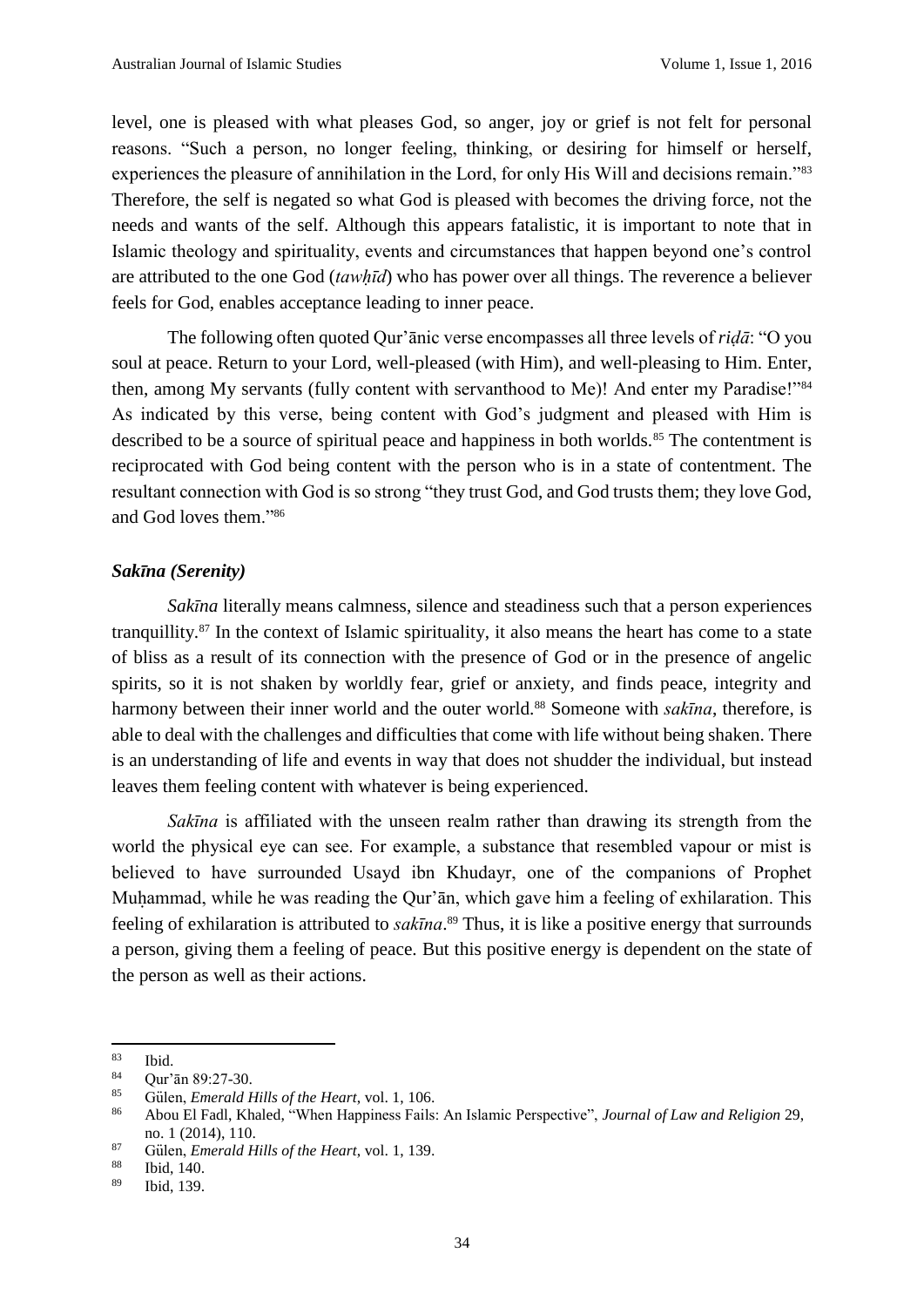*Sakīna* is mentioned in the Qur'ān as a means of reaffirming one's faith: "It is He who sent down tranquillity (*sakīna*) into the hearts of the believers that they would increase in faith along with their [present] faith ..."<sup>90</sup> Maḥallī and Suyūṭī describe *sakīna* as a spirit of peace sent down by God as a Divine reassurance to those who believe.<sup>91</sup> In this respect, *sakūna* is the result of faith, which is only possible through an intimate connection with God. The feeling of inner peace is generated or granted with having a strong conviction in God and the resultant strong faith. Ibn ʻAbbās explains how *sakīna* further reaffirms and strengthens the faith of the believer, adding certainty, belief and knowledge to the faith one already has.<sup>92</sup>

## *Itmi'nān (Peacefulness)*

*Itmīnān* (peacefulness), on the other hand, is defined as full satisfaction and contentment so one is in a state of complete rest in their inner world. It is a spiritual state surpassing *sakīna*; if *sakīna* is understood to be the "beginning of being freed from theoretical knowledge and awakened to the truth, *itmīnān* is considered to be the final point or station."<sup>93</sup> In other words, *sakīna* leads to *itmīnān*. Sakīna is a temporary state gifted by God in times of distress or when one experiences spiritual exhilaration, whereas *itminan* is a constant state.

The Qur'an mentions *itmunan* as one of the levels of the *nafs* (ego) that one aspires to achieve, known as a*l-nafs al-muṭmaʾinnah* (the *nafs* at peace). <sup>94</sup> When one has reached this level of the *nafs*, it means one has attained peace and tranquillity. The Qur'ān mentions this level of the *nafs* as: "O you soul at rest (content). Return to your Lord, well-pleased (with Him), and well-pleasing to Him. Enter, then, among My servants (fully content with servanthood to Me)! And enter my Paradise!"<sup>95</sup> Zamakhsharīexplains that God is talking to the *nafs* at peace directly as he talked to Moses. This is considered a great honour for the *nafs* and therefore a significant outcome of the purification process it has been through.<sup>96</sup> It is also an indication of the closeness to God that one has achieved, deserving to be spoken to directly by God. Bursawi highlights the point that the level of peace will increase as the level of knowledge of God (*ma* 'rifa) contained within the *nafs* increases.<sup>97</sup> Therefore, a clear association is made between knowledge of God and the purity of the *nafs.* Rāzī<sup>98</sup> (d. 925) asserts, at the level where the *nafs*  is at peace, it means it is at a level of knowing God in this world. That is, true knowledge of

 $\overline{a}$ 

 $90$  Qur'ān 48:4.

<sup>&</sup>lt;sup>91</sup> Mahallī and Suyūtī, *Tafsīr al-Jalālayn*, 1097.

<sup>92</sup> Ibn ʻAbbās, *Tafsīr Ibn ʻAbbās*, 685.

 $\frac{93}{94}$  Ibid.

<sup>94</sup> The Qur'an mentions three levels of the *nafs*: *al-nafs al-ʾammārah* (the evil-commanding *nafs*), a*l-nafs alluwwāmah* (the self-accusing *nafs*) and a*l-nafs al-muṭmaʾinnah* (the *nafs* at peace).

 $^{95}$  Qur'ān 89:27-30.

<sup>96</sup> Zamakhsharī, "Al-Kashshāf," accessed July 29, 2015, http://www.altafsir.com/Tafasir.asp?tMadhNo=1&t TafsirNo=2&tSoraNo=89&tAyahNo=27&tDisplay=yes&UserProfile=0&LanguageId=1.

<sup>97</sup> Bursawi, "Rūḥu'l-Bayān," accessed July 29, 2015, http://www.altafsir.com/Tafasir.asp?tMadhNo=3&t TafsirNo=36&tSoraNo=95&tAyahNo=4&tDisplay=yes&UserProfile=0&LanguageId=1.

<sup>98</sup> Rāzī was a theologian and philosopher. He wrote the *Tafsīr-i al-Kabīr* [The Great Tafsīr] also known as *Mafātīḥal-Ghayb* [The Keys to the Unknown].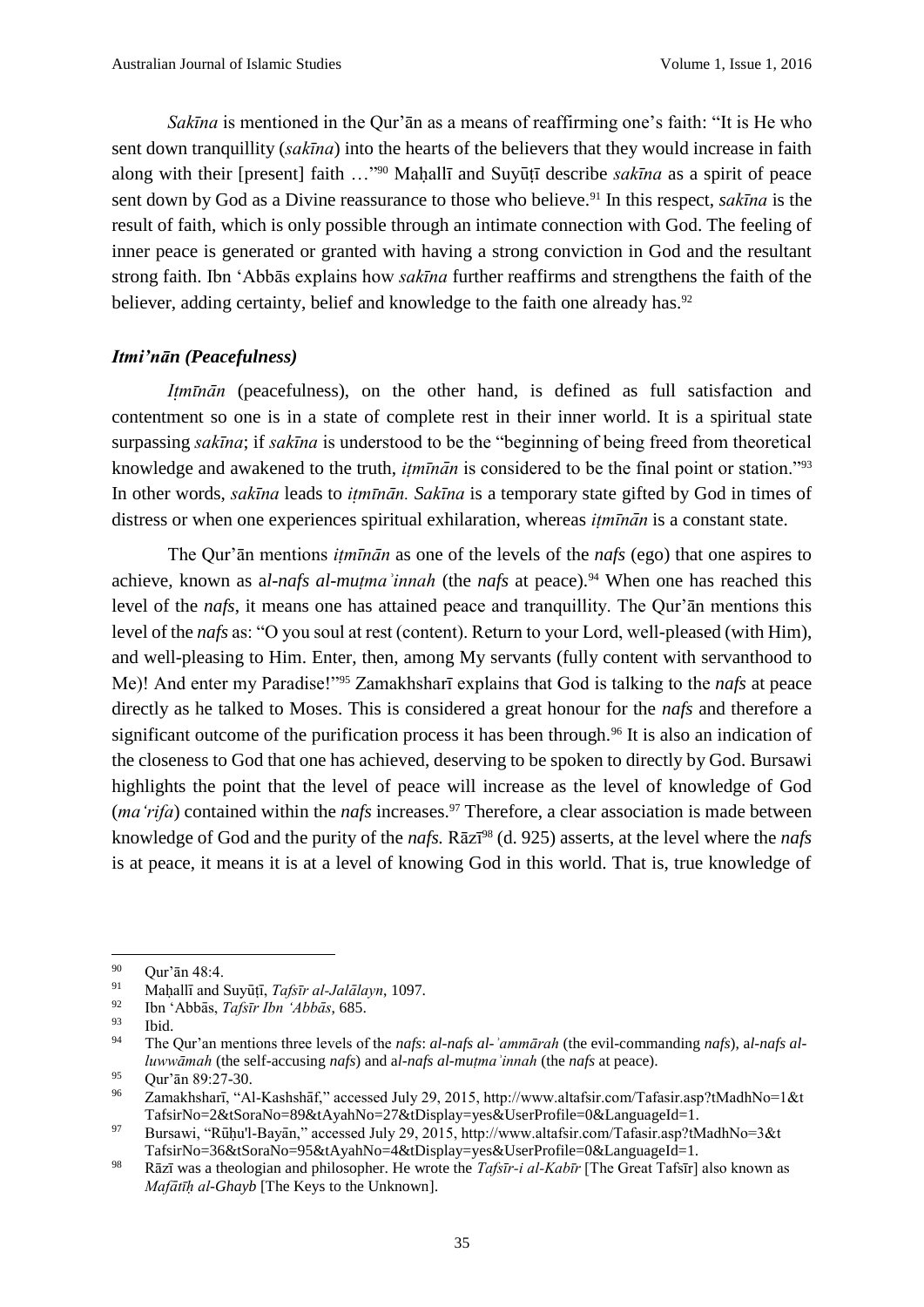God has been attained when one's *nafs* is at the level of *mutma'innah*. Such a *nafs* has calmness and certainty, according to Rāzī.<sup>99</sup>

There is a link between *itmīnān* and *riḍā* in Qur'ānic chapter 89 verses 27 to 30. When *al-nafs al-muṭmaʾinnah* is reached, the *nafs* is at the station of resignation (*riḍā*). This state of *riḍā* provides a sense of contentment, acceptance and peace for a person at this level of the *nafs*. At the same time, resignation and acceptance (*riḍā*) lead to greater tranquillity (*itmīnān*) of the heart. This is a critical aspect of how inner peace is nurtured by various states of the inner self.

#### **Definiton of Inner Peace**

When all three of these states are considered together, a collective understanding of inner peace emerges. It is an understanding of inner peace that evolves around the belief in the one God as highlighted by the Qur'ānic verse "Verily in the remembrance of God do hearts find rest."<sup>100</sup> After all, believing in the oneness of God (*tawhị̄d*) is at the core of the Islamic faith, described as the "the cornerstone of Islam."<sup>101</sup> It is the first tenet of the Islamic faith upon which all other beliefs of Islam are assembled. It is the belief there is no other deity but God, with a whole theology defining its understanding.

Furthermore, at the core of *tawhīd* is the belief in a God "who has created everything in the best way."<sup>102</sup> Many *tafsīr* scholars have commented on this verse. Tabarī explains this verse to mean, not only did God create everything perfectly, but everything is also perfectly calculated with a measure that demonstrates complete knowledge.<sup>103</sup> In relation to this Qur'ānic verse, Tabarī focuses on the notion that everything is created beautifully, with his focus being the perfection in design, symmetry and measure – the physical beauty of creation. Ibn Kathir has a similar focus. He explains that God is informing humankind of how He has created everything well and formed everything in a goodly fashion. He quotes Zayd bin Aslam's<sup>104</sup> (d. 754) comments regarding this verse, who said: "'Who made everything He has created good" means "He created everything well and in a goodly fashion.'"<sup>105</sup> Zamakhsharī's explains that everything is created with wisdom and for a purpose: "Whatever God created, He surely made it beautiful." <sup>106</sup> The wisdom in creation can be understood in various ways. It can either suggest that creation has been created wisely and therefore everything serves multiple roles, which

 $\overline{a}$ 

<sup>99</sup> Rāzī, "Mafatih Al-Ghayb," accessed July 29, 2015, http://altafsir.com/Tafasir.asp?tMadhNo=1&tTafsir No=4&tSoraNo=89&tAyahNo=28&tDisplay=yes&UserProfile=0&LanguageId=1.

 $100$  Qur'an 13:28.

<sup>&</sup>lt;sup>101</sup> Oliver Leaman, *The Qur'an: An Encyclopedia* (London: Routledge, 2006), 651.

 $\frac{102}{103}$  Qur'ān 32:7.

<sup>103</sup> Tạ barī, "Tafsīr al-Tạ barī," accessed June 20, 2015, http://altafsir.com/Tafasir.asp?tMadhNo=1&t TafsirNo=1&tSoraNo=32&tAyahNo=7&tDisplay=yes&UserProfile=0&LanguageId=1.

<sup>&</sup>lt;sup>104</sup> Zayd bin Aslam is a scholar and *Tabi'* (third generation after Prophet Muhammad). He narrated many *hạ dīth.*

<sup>105</sup> Ibn Kathir, "Tafsīr al-Qur'ān al-Karīm" [Tafsīr of the Qur'ān], accessed June 20, 2015, http://www.qtafsir.com/index.php?option=com\_content&task=view&id=1805&Itemid=88.

<sup>106</sup> Zamakhsharī, "Al-Kashshāf," accessed June 20, 2015, http://altafsir.com/Tafasir.asp?tMadhNo=1&tTafsir No=2&tSoraNo=32&tAyahNo=7&tDisplay=yes&UserProfile=0&LanguageId=1.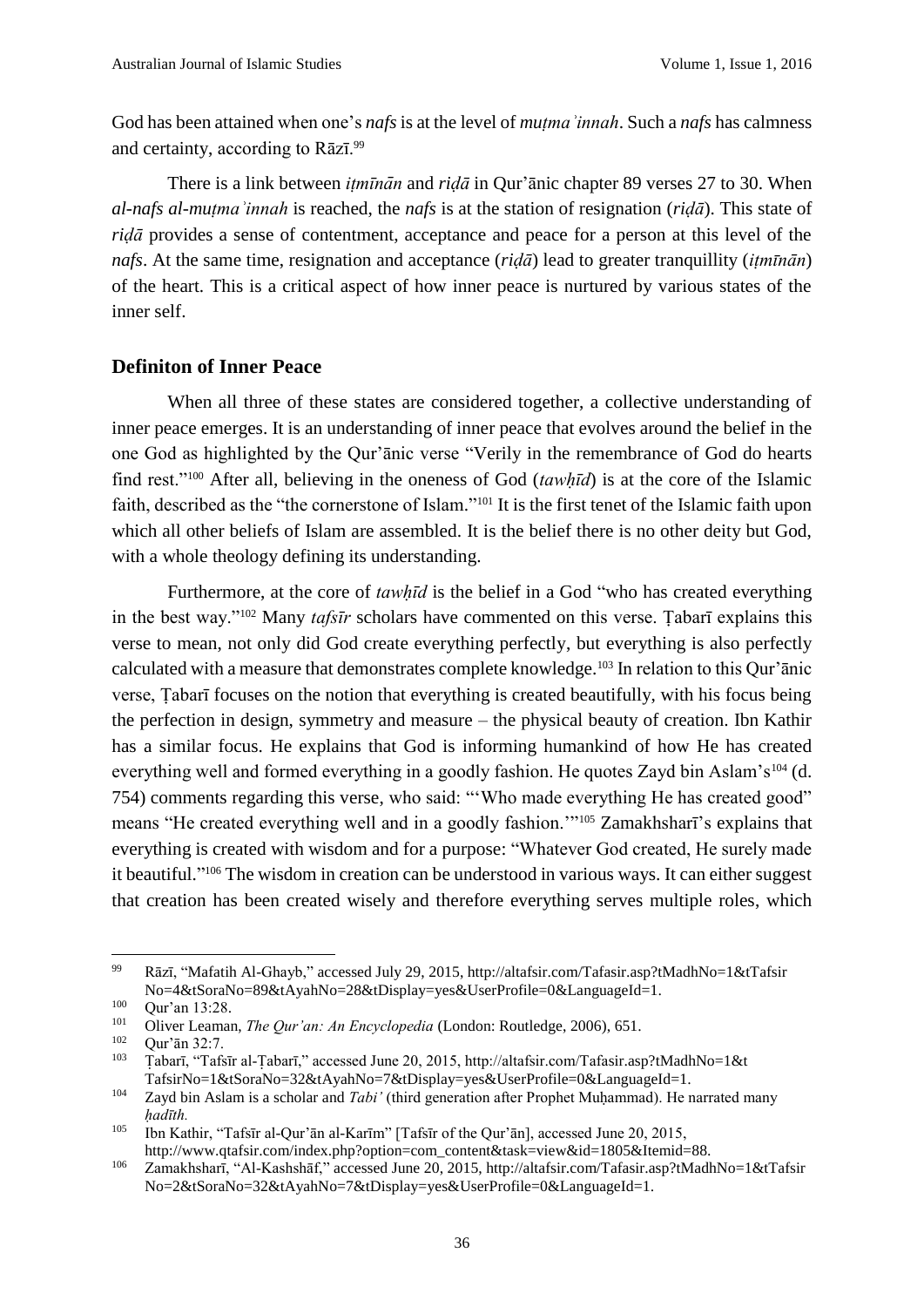means it has been created with a good purpose. Or it can suggest that everything has been created with wisdom and therefore there must be good in all of creation.

Baqliyyi explains that God created everything in a beautiful way. The things that look indecent or ugly are created as a test, according to Baqliyyi, because anything that God created cannot be ugly or indecent since creating an ugly thing is ungodly.<sup>107</sup> When studying this commentary, it is important to point out the focus of creation is not only the creation of entities, but also creation of events. Although events may appear ugly or evil, there is good in the outcome they produce, whether it be in this life or the afterlife.

From this *tawhid*-centric approach to life and events, alongside the various states affiliated with inner peace, emerges a definition of inner peace. It is a definition that focuses on approaching life and events from a *tawhị̄d*-centric perspective. Such a *tawhị̄d*-centric worldview leads to seeing the good in all of creation, seeking to understand the wisdom in all that happens. This, in turn, creates a state that encompasses *ridā*, *sakīna* and *itmīnān*.

By having *riḍā*, there is no resentment against misfortune, and accepting all manifestations of Destiny, whether they appear good or bad, without complaint and even peacefully. It requires intellectual ability to understand the wisdom in events so that one is not negatively affected by its surroundings. While the mind is content, so is the heart, as the conviction in *tawhị̄d* allows submission (*taslīm*) and peace (*salām*) at the highest level.

*Sakīna* is also encompassed in inner peace as it refers to the ability to deal with the challenges and difficulties that come with life without being shaken by them. There is an understanding of life in a way that does not shudder the individual but instead leaves them feeling content and calm with whatever is comes their way. There is a further feeling of tranquillity granted as a result of the strong faith in the one God (*tawhị̄d*) at times when hardship is experienced.

*Itmīnān* is the concept that has the strongest affiliation with inner peace. It is the state where one is at complete rest in their inner world as a result of being pleased unconditionally with their Lord, which stems from knowing God. It is the outcome of contentment, contentment that comes with knowing one's Creator and the way His Divine decree manifests over the universe and the self, leaving one satisfied with all that happens, and for that matter, does not happen.

When all three states are considered together, a definition of inner peace emerges that is true to all the states; inner peace is attained when life and events are given a *tawhị̄d*-centric meaning in a way that satisfies the heart and mind. Not only is the mind satisfied as it gives a positive meaning to life and events in line with one's belief in *tawhị̄d*, but the heart is also satisfied and content. This is not a blind acceptance of events, but instead an intellectual ability to grasp the wisdom in the events that take place. As a result, the heart has no resentment nor pain with the experiences it encounters, which at face value can appear negative and

<sup>107</sup> Baqliyyi, "Araisu'l Bayan fi Haqaiqi'l Qur'ān" [Muses of Explanation in the Truths of the Qur'ān], accessed June 20, 2015, http://altafsir.com/Tafasir.asp?tMadhNo=3&tTafsirNo=32&tSoraNo=32&t AyahNo=7&tDisplay=yes&UserProfile=0&LanguageId=1.